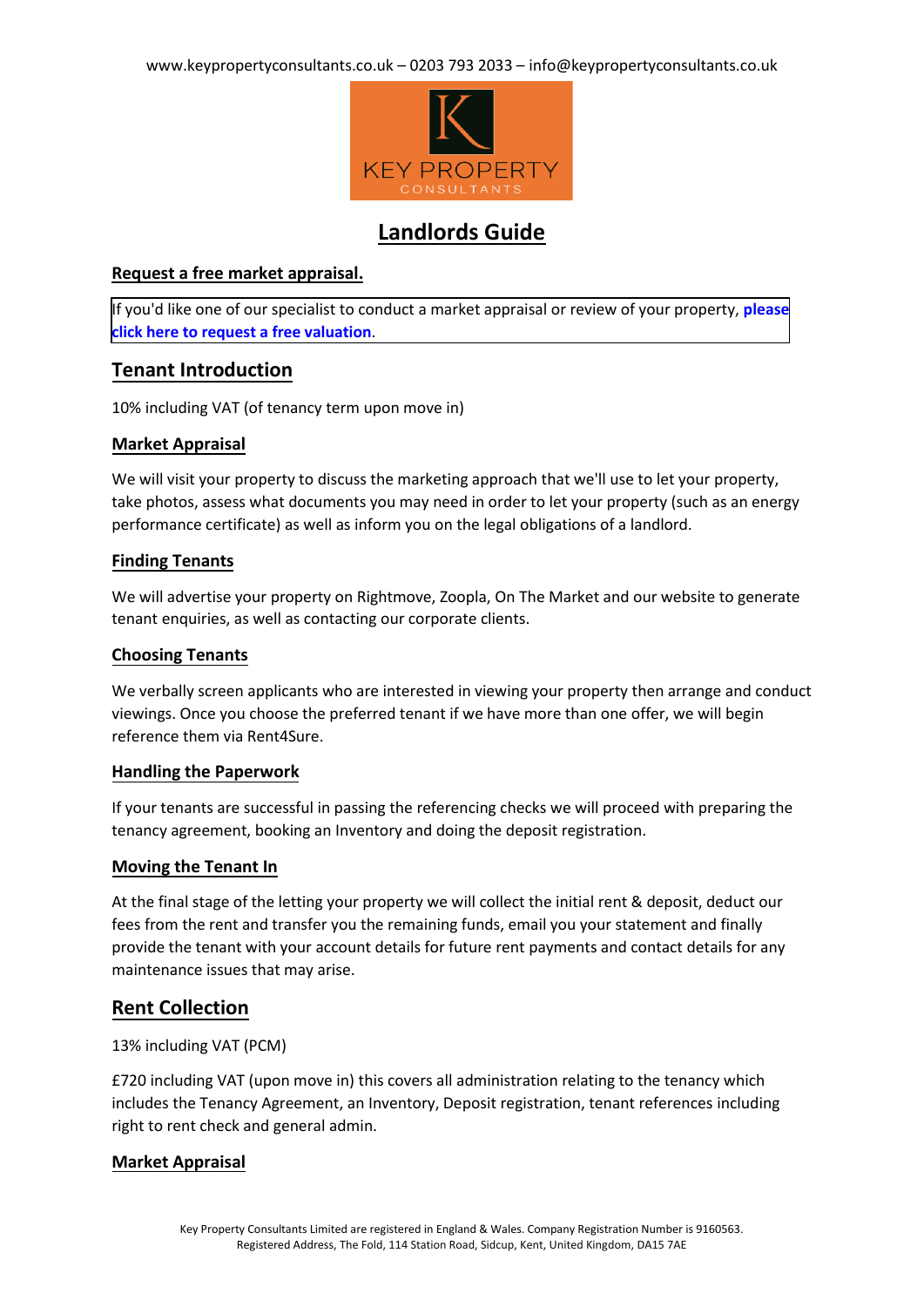We will visit your property to discuss the marketing approach that we'll use to let your property, take photos, assess what documents you may need in order to let your property (such as an energy performance certificate) as well as inform you on the legal obligations of a landlord.

### **Finding Tenants**

We will advertise your property on Rightmove, Zoopla, On The Market and our website to generate tenant enquiries, as well as contacting our corporate clients.

#### **Choosing Tenants**

We will advertise your property on Rightmove, Zoopla, On The Market and our website to generate tenant enquiries, as well as contacting our corporate clients.

#### **Handling the Paperwork**

If your tenants are successful in passing the referencing checks we will proceed with preparing the tenancy agreement, booking an Inventory and doing the deposit registration.

#### **Moving the Tenant In**

At the final stage of the letting your property we will collect the initial rent & deposit from the tenant, deduct our fees from the rent and transfer you the remaining funds and email you your statement. Finally we will provide the tenant with your contact details for any maintenance issues that may arise.

#### **Collet the rent**

Throughout the tenancy we will collect the rent from the tenant, deduct our fee an transfer the remaining amount. With this service you can opt in for Rent & Legal Insurance which we buy through the refereeing company we use. The price of this varies depending on the rental amount of your property.

## **Full Management**

#### 16% including VAT (PCM)

£720 including VAT (upon move in) this covers all administration relating to the tenancy which includes the Tenancy Agreement, an Inventory, Deposit registration, tenant references including right to rent check and general admin.

#### **Market Appraisal**

We will visit your property to discuss the marketing approach that we'll use to let your property, take photos, assess what documents you may need in order to let your property (such as an energy performance certificate) as well as inform you on the legal obligations of a landlord.

#### **Finding Tenants**

We will advertise your property on Rightmove, Zoopla, On The Market and our website to generate tenant enquiries, as well as contacting our corporate clients.

## **Choosing Tenants**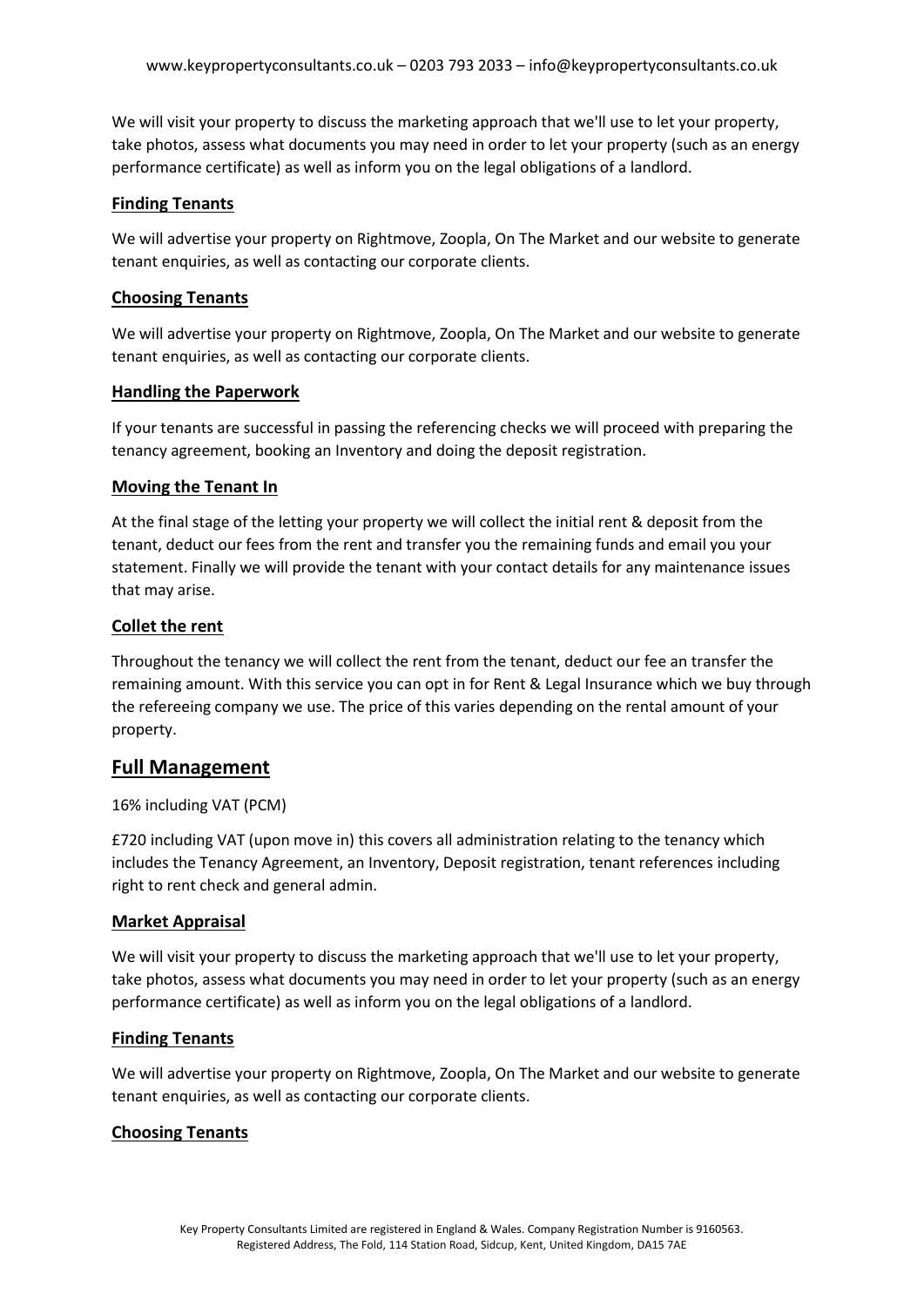We verbally screen applicants who are interested in viewing your property then arrange and conduct viewings. Once you choose the preferred tenant if we have more than one offer, we will begin reference them via Rent4Sure.

### **Handling the Paperwork**

If your tenants are successful in passing the referencing checks we will proceed with preparing the tenancy agreement, booking an Inventory and doing the deposit registration.

#### **Moving the Tenant In**

At the final stage of the letting your property we will collect the initial rent & deposit, deduct our fees from the rent and transfer you the remaining funds along with emailing you your statement.

## **Collet the rent**

Throughout the tenancy we will collect the rent from the tenant, deduct our fee an transfer the remaining amount. with this service you can opt in for Rent & Legal Insurance which we buy from the refereeing company we use. The price of this varies depending on the rental amount of your property.

#### **Manage the tenancy**

Throughout the tenancy we will take calls regarding management and do a bi-annual inspection. We will attend any property visits necessary and arrange for maintenance works. We will deal with transfer of utilities, arrange a check-out at the end of the tenancy and dealing with any deposit deduction there may be necessary.

#### **Inventories**

We strongly advise our Landlords to carry out a full inventory for each separate tenancy. The purpose of checking an inventory is to establish damages which can only be done if descriptions and conditioning remarks are sufficiently detailed at the commencement of the tenancy and then at the end of the term.

Under the terms of the tenancy agreement, the tenant is required to return the property and contents at the end of the tenancy in the same condition as they were at the commencement, fair wear and tear accepted. It is almost impossible to ascertain whether damage was caused during a tenancy without a proper inventory signed by all relevant parties.

If instructed we will arrange a professional inventory and check in on your behalf, the cost of which is borne by the landlord. The tenants are responsible for paying for the check out.

## **Consent To Let**

If the landlord has a mortgage, it is normal for mortgagees to require notification of any proposed lettings and the landlord should seek their initial consent. In the case of leasehold premises the consent of the Head Lessee of Freeholder will be required. The landlord should also advise his insurance company of the proposal to let the property as this could either invalidate the insurance altogether or increase the premiums. You should obtain written documentation of these consents prior to letting.

#### **Utilities**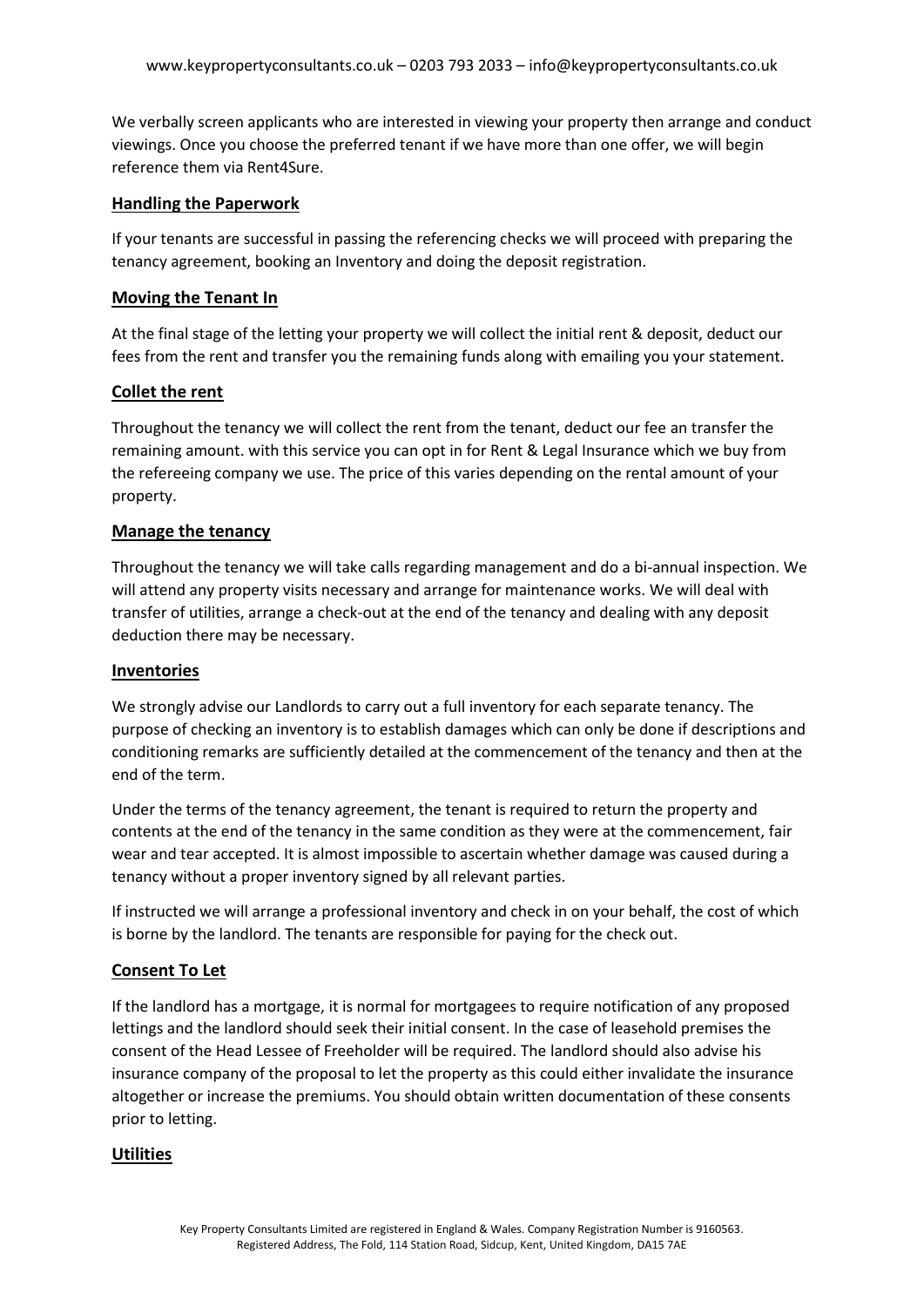The tenant will be responsible for the payment of gas, electricity, water, telephone, council tax and television licence. (Unless otherwise agreed and stated).

As the landlord you are still responsible for the payment of service charges and ground rent in leasehold properties and buildings insurance on Freehold properties.

## **Tax**

Under the Taxation of income from Land (non residents) Regulations 1995, the rent receiving agent (or where there is no agent, the tenant) will be required to deduct an amount equivalent to Basic Rate Tax from the rent (after taking deductible expenses paid by the agent into account) and pay the balance to the Inland Revenue each quarter.

However, the overseas landlord can apply to the Inland Revenue for exemption from this requirement. Provided the landlords tax history is good and tax affairs are up to date, the overseas landlord will be issued with a certificate that will be sent to his rent receiving agent. This will authorise the agent to pay the rent to you with no tax deducted.

We can provide you with an NRL1 form which you must complete and send to the Inland Revenue. Neither your rent receiving agent nor your tax advisor can file this application for you - it must be done by you.

Failure to return this form in time may result in the exemption certificate not being issued before the payments become due. We would have no alternative but to make the required tax deduction before paying the rents to you.

Our company are not tax advisers so if you are unsure as to how the above will affect you, you would be advised to speak to an accountant or professional tax advisor.

Any Non resident Landlord Tax payments deducted by us, in the first quarter can be refunded, if the exemption certificate is in our possession before the first quarter has ended. Any deductions after the first quarter can only be reclaimed after the first year has ended. Any refunds due after the first quarter are made by the Inland Revenue.

## **Tenancy Agreements**

Most tenancies are classed as Assured Shorthold Tenancies. Under the Housing Act 1998 (as amended 1996) landlords have more rights to possession than with tenancies commencing prior to the Acts and procedures for possession are now quicker and simpler (provided the process is carried out correctly).

There is no minimum period for an Assured Shorthold tenancy; however we recommend that the tenancy is for not less than six months.

Most tenancies are drawn up for a period of twelve months, some have break clauses. A break clause allows either party to terminate the agreement with two months notice after an initial period of four months the notice may be served. We will be happy to discuss the pros and cons of different time periods with you.

## **Legal Matters**

Our staff have been trained and receive ongoing training on the various legal aspects of letting including safety regulations, tenancy agreements and clauses, possession and have vast practical